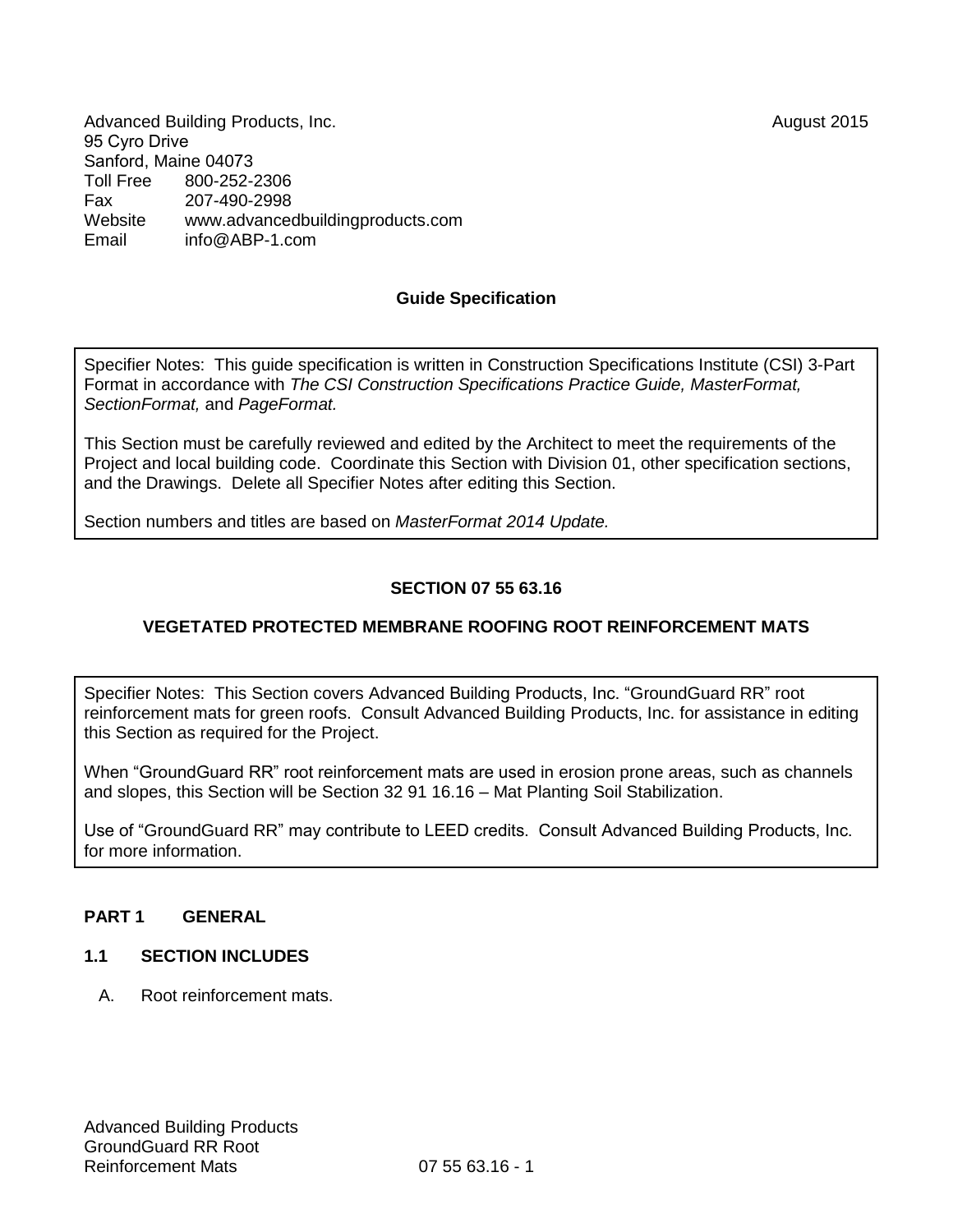# **1.2 RELATED REQUIREMENTS**

Specifier Notes: Edit the following list of related sections as required for the Project. Limit the list to sections with specific information that the reader might expect to find in this Section, but is specified elsewhere.

- A. Section 07 55 63 Vegetated Protected Membrane Roofing.
- B. Section 07 55 63.13 Vegetated Protected Membrane Roofing Drainage Mats.
- C. Section 32 91 00 Planting Preparation.

### **1.3 SUBMITTALS**

Specifier Notes: Edit the Submittals article as required for the Project. Delete submittals not required.

- A. Comply with Division 01.
- B. Product Data: Submit manufacturer's product data, including installation instructions.
- C. Samples: Submit manufacturer's sample of root reinforcement mats, minimum 6 inches by 6 inches.
- D. Manufacturer's Certification: Submit manufacturer's certification that materials comply with specified requirements and are suitable for intended application.
- E. Warranty Documentation: Submit manufacturer's standard warranty.

#### **1.4 QUALITY ASSURANCE**

A. Manufacturer's Qualifications: Manufacturer regularly engaged, for a minimum of 5 years, in the manufacturing of root reinforcement mats of similar type to that specified.

### **1.5 DELIVERY, STORAGE, AND HANDLING**

- A. Delivery Requirements: Deliver materials to site in manufacturer's original, unopened containers and packaging, with labels clearly identifying product name and manufacturer.
- B. Storage and Handling Requirements:
	- 1. Store and handle materials in accordance with manufacturer's instructions.
	- 2. Keep materials in manufacturer's original, unopened containers and packaging until installation.
	- 3. Store materials in clean, dry area indoors.
	- 4. Protect materials during storage, handling, and installation to prevent damage.

# **PART 2 PRODUCTS**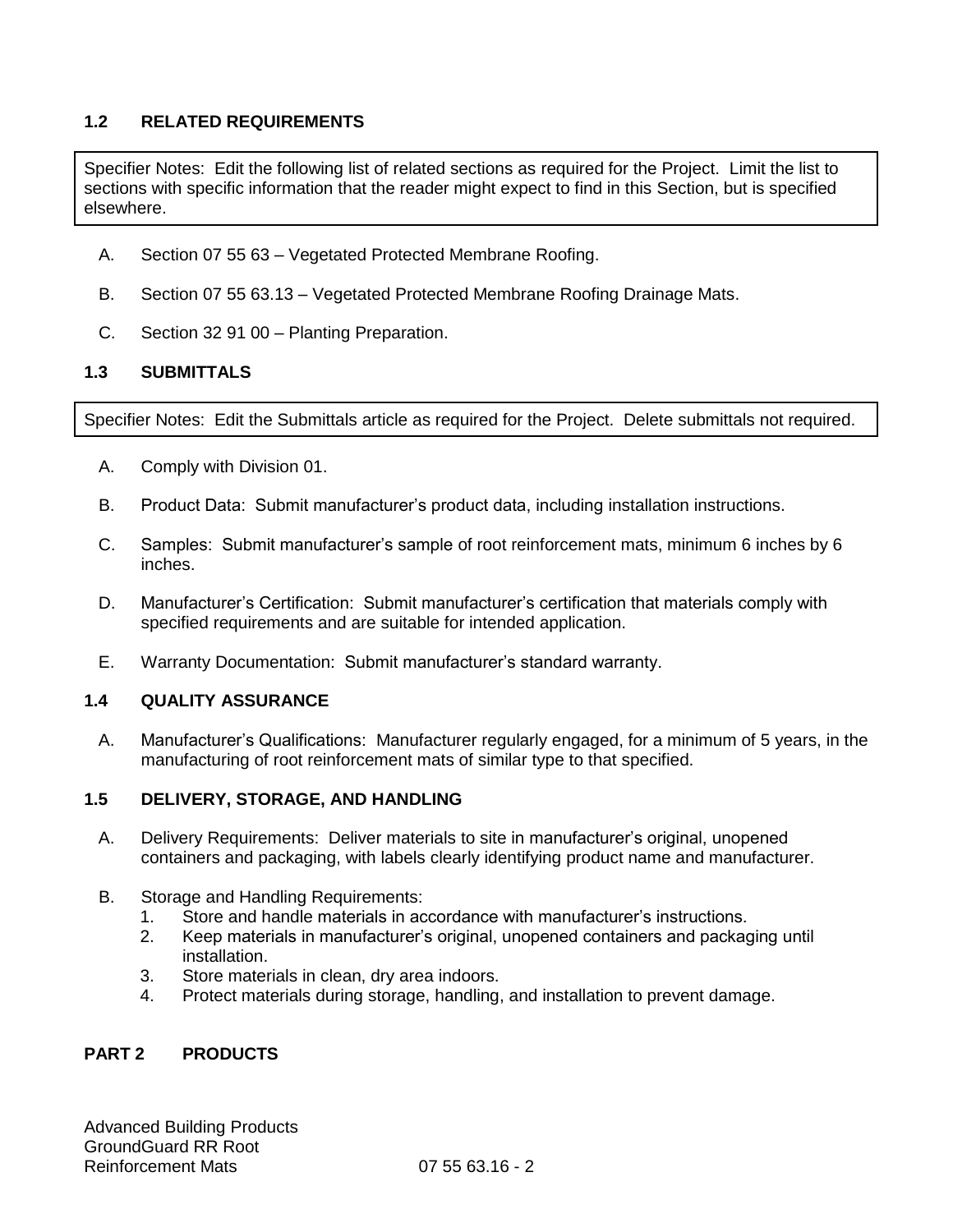# **2.1 MANUFACTURERS**

A. Manufacturer: Advanced Building Products, Inc., 95 Cyro Drive, Sanford, Maine 04073. Toll Free 800-252-2306. Fax 207-490-2998. Website [www.advancedbuildingproducts.com.](http://www.advancedbuildingproducts.com/) Email info@ABP-1.com.

Specifier Notes: Specify if substitutions will be permitted.

B. Substitutions: [Not permitted] [Comply with Division 01].

### **2.2 MATERIALS**

- A. Root Reinforcement Mats: "GroundGuard RR".
	- 1. Material: Nylon.
	- 2. Type: Flexible, entangled open mesh.
	- 3. Thickness: 0.40 inch (10 mm).
	- 4. Color: Black.

### **PART 3 EXECUTION**

#### **3.1 EXAMINATION**

- A. Examine surfaces to receive root reinforcement mats.
- B. Notify Architect of conditions that would adversely affect installation or subsequent use.
- C. Do not begin installation until unacceptable conditions are corrected.

### **3.2 SURFACE PREPARATION**

A. Prepare surfaces in accordance with manufacturer's instructions.

# **3.3 INSTALLATION**

- A. Install root reinforcement mats in accordance with manufacturer's instructions at locations indicated on the Drawings.
- B. Install root reinforcement mats to allow permanent securing of plant roots in soil.
- C. Butt root reinforcement mats together without overlapping.

### **3.4 PROTECTION**

A. Protect installed root reinforcement mats from damage during construction.